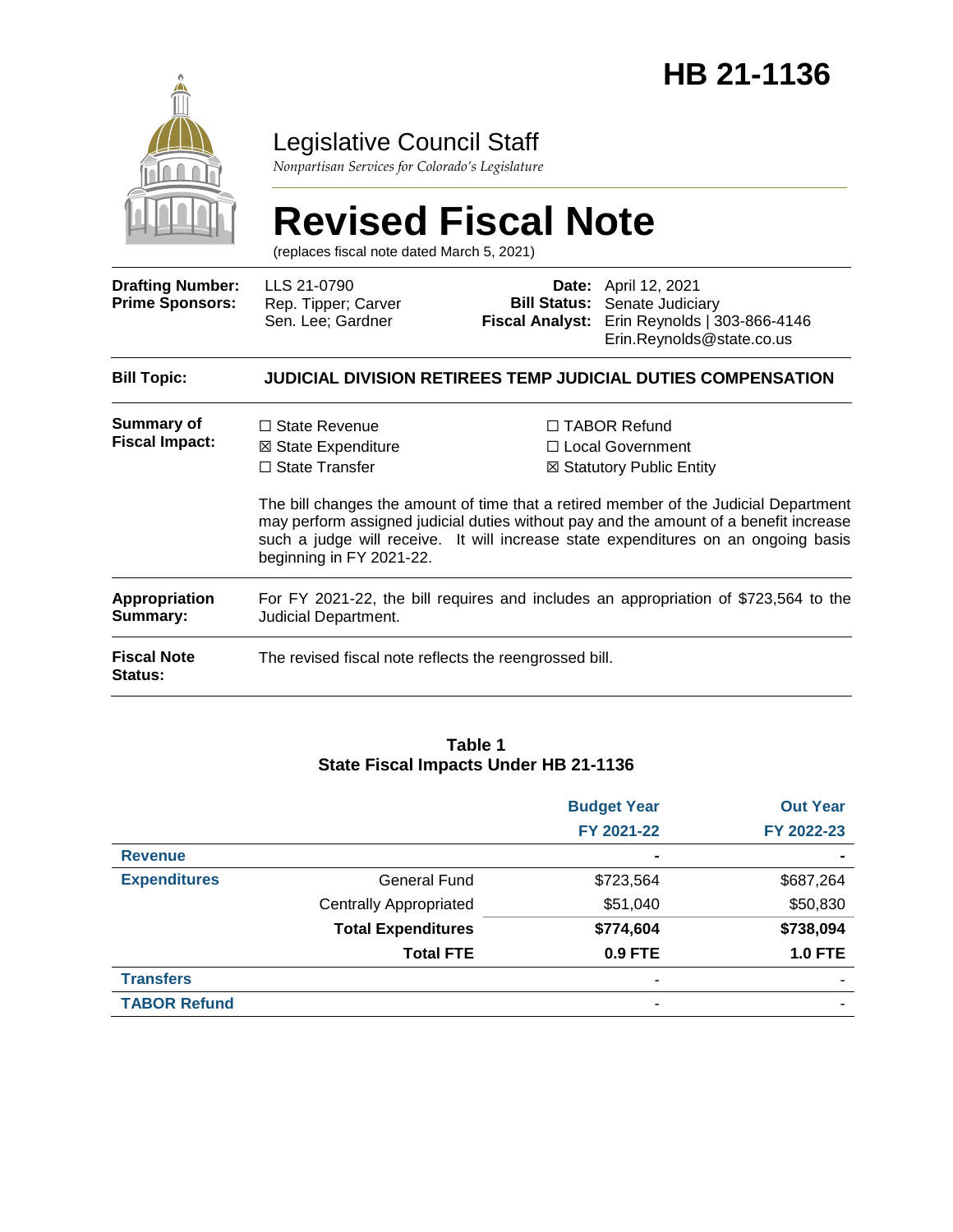### Page 2<br>April 12, 2021 **HB 21-1136**

### **Summary of Legislation**

The bill adds additional contract periods of 10, 20, and 30 days per year to the amount of time a retired judge may work after retirement. Judges who work for 10, 20, or 30 days per year will receive a benefit increase equal to 3.3 percent, 6.7 percent and 10 percent, respectively, of the current monthly salary of judges serving in the same position held by the retiree at the time of retirement. The bill also removes the requirement that a judge enter into such an agreement before retirement, or within five years after retirement. Retired judges who received a "does not meet performance standard" or "do not retain" recommendation in their last judicial performance evaluation are not eligible for this contract, nor are retired judges who received certain disciplinary actions.

### **State Expenditures**

The bill will increase General Fund expenditures in the Judicial Department by \$774,604 and 0.9 FTE in FY 2021-22 and \$738,094 and 1.0 FTE in FY 2022-23. Costs are shown in Table 2 and detailed below.

| <b>Cost Components</b>                    | FY 2021-22 | FY 2022-23 |
|-------------------------------------------|------------|------------|
| <b>Judicial Department</b>                |            |            |
| <b>Personal Services</b>                  | \$70,388   | \$76,788   |
| <b>Operating Expenses</b>                 | \$1,350    | \$1,350    |
| <b>Capital Outlay Costs</b>               | \$6,200    |            |
| <b>PERA Reimbursement</b>                 | \$554,400  | \$554,400  |
| Computers                                 | \$45,625   | \$9,125    |
| <b>Travel Reimbursement</b>               | \$45,601   | \$45,601   |
| Centrally Appropriated Costs <sup>1</sup> | \$51,040   | \$50,830   |
| Total                                     | \$774,604  | \$738,094  |
| <b>Total FTE</b>                          | $0.9$ FTE  | 1.0 FTE    |

**Table 2 Expenditures Under HB 21-1136**

*<sup>1</sup>Centrally appropriated costs are not included in the bill's appropriation.*

**Judicial Department.** The Senior Judge Program requires 1.0 FTE Courts Program Analyst to administer the program expansion, schedule requests from each judicial district, and manage contracts. First-year costs have been prorated for the General Fund pay date shift.

- **PERA reimbursement.** Assuming that the bill will drive a 37 percent increase in Senior Judge Program participation, this equates to an additional 960 days of benefit reimbursements to PERA at the District Court Judge per day rate of \$577.50.
- **Computers and travel reimbursement.** Additional costs include computers and headsets for an estimated 25 judges initially and 5 per year thereafter, at \$1,825 per set. Travel reimbursement costs are based on actual average costs from the prior fiscal year.